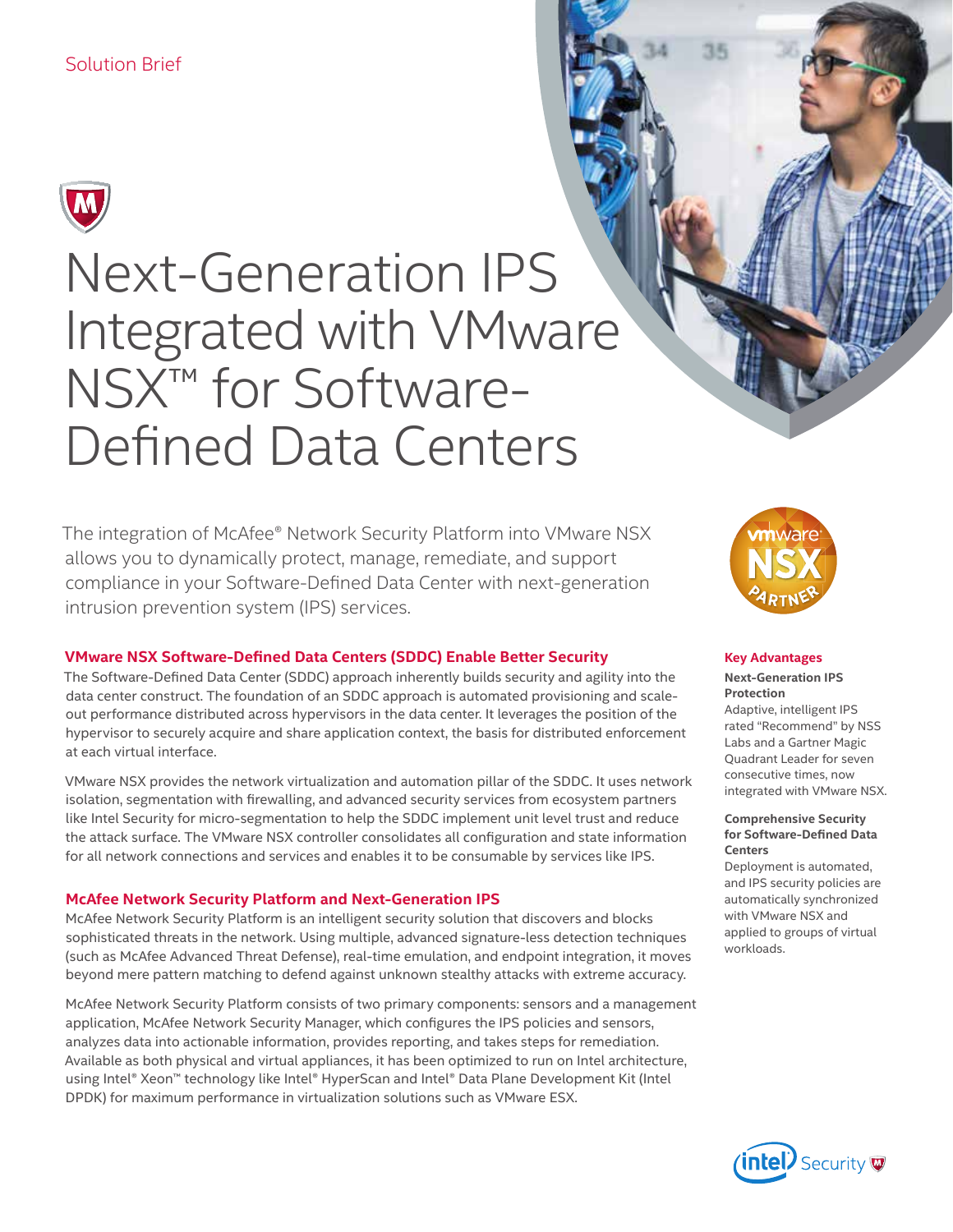# Solution Brief

# **Integration Using the Intel® Security Controller**

Intel Security and VMware have collaborated on an integrated solution that leverages VMware NSX automation, platform extensibility, micro-segmentation, and traffic steering capability to dynamically secure workloads using next-generation IPS services, and allows infrastructure and security administrators to continue to use the tools they have for best leverage of skills and duty separation.

The integration is achieved via the Intel® Security Controller, which is deployed as an application within a virtual machine. It runs transparently to broker between the VMware NSX infrastructure and the McAfee Network Security Platform (Figure 1). Next-generation IPS services from the McAfee Virtual Network Security Platform are contained within its security function catalog, deployable as a distributed appliance on demand on VMware vSphere infrastructure and the VMware NSX manager.

Working in conjunction with the VMware NSX Manager, it enables network IPS protection to be dynamically and automatically provisioned to protect intra-VM traffic, according to the policies and requirements defined within VMware NSX and configured by McAfee Network Security Manager. It leverages the VMware NSX distributed service framework for dynamic service insertion at multiple points in the logical service pipeline.

By performing dynamic, bi-directional synchronization between essentially unlimited deployments of McAfee Network Security Manager and VMware NSX, administrators experience a "plug-in" like environment that enables support for micro-segmentation, security profiles, workflows, policies, and groups.



#### **Key Advantages continued**

**Efficient Management** Infrastructure and security administrators continue to use the same tools to manage the data center, supporting separation of duties, consistent policy management across the infrastructure, automation of manual tasks, and investment protection.

**Figure 1.** Integration architecture.